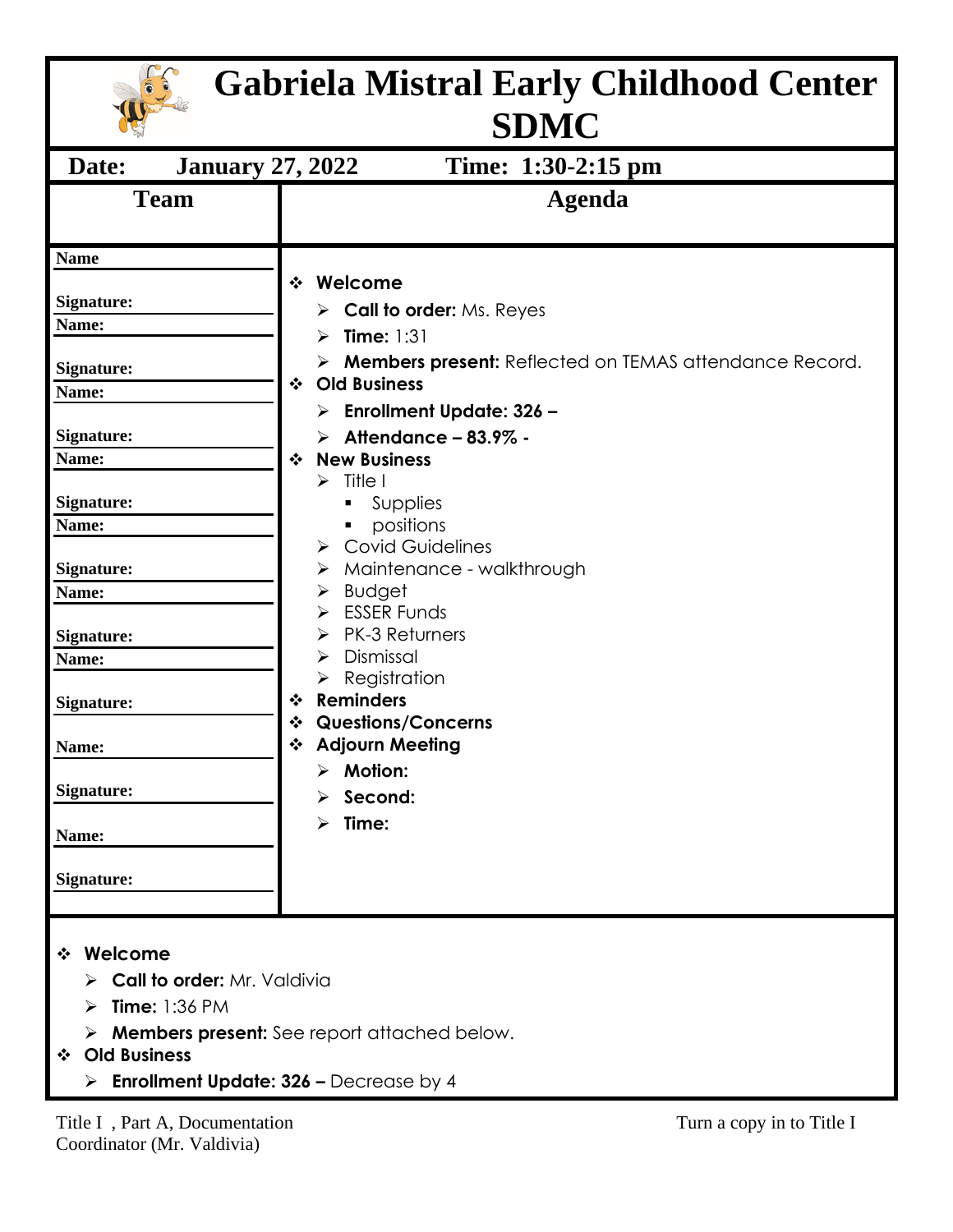➢ **Attendance – 88.9% -** Our attendance has been affected tremendously due the number of positive cases among students and their parents.

## ❖ **New Business**

- ➢ Title I
	- Supplies
	- positions
- ➢ Covid Guidelines
- ➢ Maintenance walkthrough
- ➢ Budget- We got our funds for this year. All our monies are together from General Funds, Title I and ESSER funds. We ha limitations as how to spend the monies. For example, for title I we can only spend money on material and in positions.
- $\triangleright$  Maintenance problems We did a walkthrough to check the campus since we have been communicated several issues. There was a snake about three weeks ago near the water retention pond. Also the fence on the back of the school is very unstable. Tomorrow we will have a walkthrough with our SSO and couple of people from Maintenance and we will be addressing some of the issues that we had at Mistral; everything from loose floor tiles, counter damaged from excess water/humidity, toilets that are loose. We don't know exactly whether they will fix the items or replace them over the summer.
- ➢ Budget We have been spending most of our money in positions. We are hiring a new clerk position, open

ESSER Funds – We have some money allocated for the school. We are going to hire two hourly tutors. We are going to buy some extra materials for safety such as gloves in different sizes and masks. There is a lot of limitations on what we can use these funds. We will continue to focus our resources in paying to two tutor positions and materials for your classrooms. We purchased some materials for the nurse. We have also paid for ELS and Technology classes for parents.

- ➢ Maintenance We still have many orders opened, especially for plumbing. Most of plumbing issues are related with water fountains not working properly. PK-3 Returners – Currently we have 5 PK3 students. Our plan is going to send a survey to have an idea of how many students will come back to us next year, and we can start planning for the upcoming year. Our plan is to open another PK3 bilingual positions
- $\triangleright$  Dismissal The process has become a bit hectic lately. Tomorrow we plan to address parents during. Some parents are trying to enter from Hilcroft, some other are doing U turns in front of the school creating a lot of safety concerns. We have reached to HISD police to provide us with support. We have not heard back from them yet. If we don't hear from them soon, we will reach out to HPD
- ➢ Registration We will start on the week after Spring Break, we had already several inquiries about the upcoming school year.
- ❖ **Reminders –** Tomorrow we will have the City of Houston doing free COVID testing and on Saturday the city of Houston will be offering Flue and COVID vaccination.

## ❖ **Questions/Concerns**

- ➢ Aguilar For registration usually Ms. Escamilla sends a letter/survey to see how many parents are interested in coming back to us for the upcoming school year.
- ➢ In the past we have had the same issues having to result in reaching out to HPD. We were successful in cutting some of the problem, but some parents complained about the